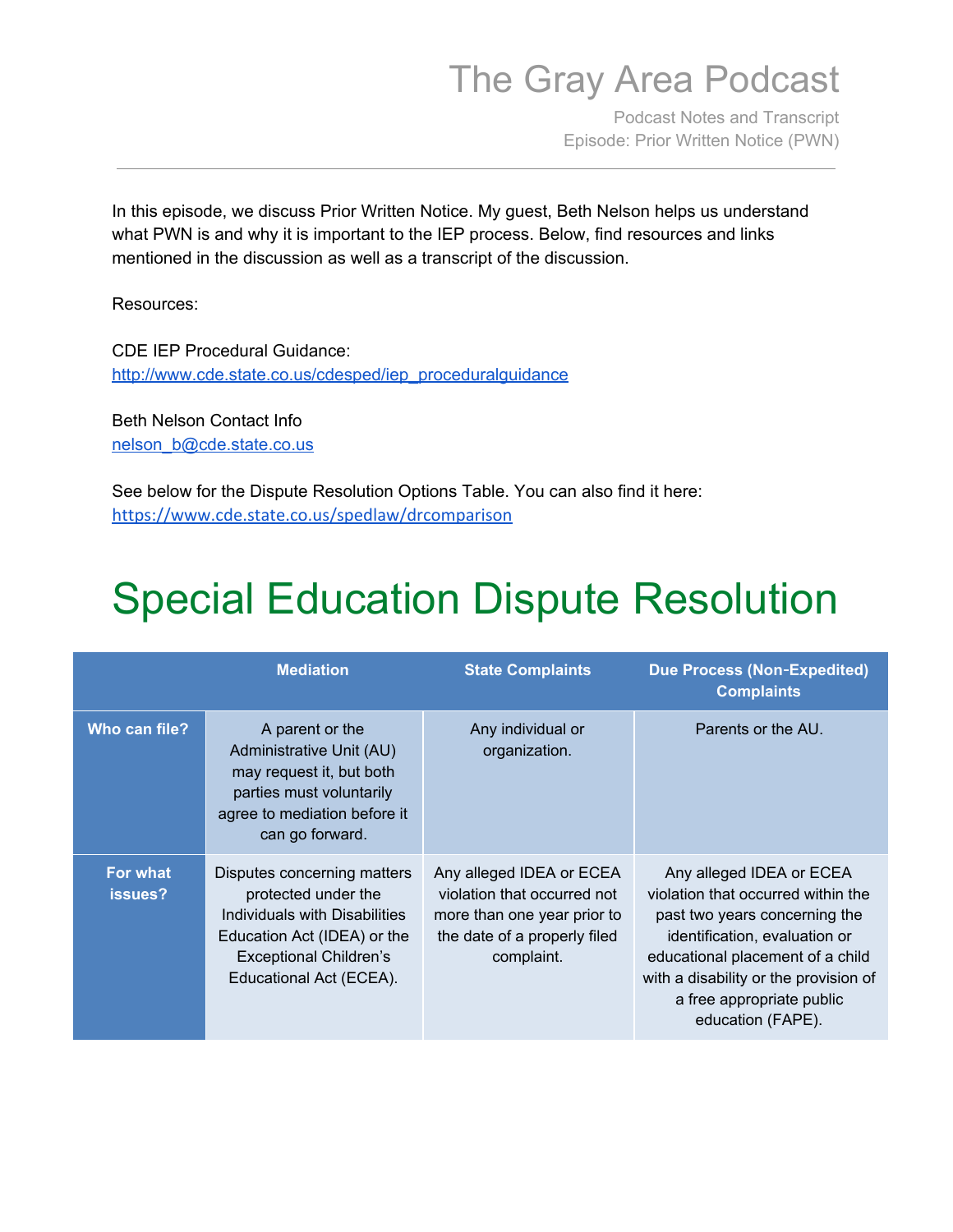Podcast Notes and Transcript Episode: Prior Written Notice (PWN)

| Cost?                         | Free to the parties. The<br>Department pays for the<br>Mediator's services.                                                                                                                                                                            | No filing fees. Each party<br>must pay for any attorney<br>fees and costs that they<br>incur.                                                                                                                                                                                                                                                                        | No filing fees. Each party must<br>pay for any attorney fees and<br>costs that they incur.                                                                                                                                                                                                                                                                                       |
|-------------------------------|--------------------------------------------------------------------------------------------------------------------------------------------------------------------------------------------------------------------------------------------------------|----------------------------------------------------------------------------------------------------------------------------------------------------------------------------------------------------------------------------------------------------------------------------------------------------------------------------------------------------------------------|----------------------------------------------------------------------------------------------------------------------------------------------------------------------------------------------------------------------------------------------------------------------------------------------------------------------------------------------------------------------------------|
| <b>Who decides?</b>           | The parties control the<br>outcome.                                                                                                                                                                                                                    | The State Complaints<br>Officer (SCO).                                                                                                                                                                                                                                                                                                                               | The Administrative Law Judge<br>(ALJ).                                                                                                                                                                                                                                                                                                                                           |
| <b>What happens?</b>          | An impartial Mediator is<br>assigned to assist the<br>parties in resolving their<br>dispute. The Mediator helps<br>the parties to express their<br>views and positions but<br>remains neutral and does<br>not take the side of either<br>party.        | A party files a state<br>complaint and<br>documentation. The other<br>party then files a response.<br>The complaining party can<br>then file a reply to the<br>response. The assigned<br>SCO conducts an<br>investigation, including<br>interviews and review of the<br>relevant documentation.                                                                      | A party files a due process<br>complaint and documentation. An<br>ALJ is assigned. The AU must<br>conduct a resolution meeting.<br>Any unresolved issues are heard<br>by the ALJ. At the hearing, each<br>party presents evidence, gives<br>testimony and cross examines<br>witnesses.                                                                                           |
| <b>Timeline</b>               | Mediations must be<br>scheduled in a timely<br>manner. Typically,<br>mediations are completed<br>within 30 calendar days of a<br>mediation request.                                                                                                    | A written decision is issued<br>within 60 calendar days<br>after a properly filed<br>complaint was received by<br>the SCO and the AU.                                                                                                                                                                                                                                | The AU must convene a<br>resolution meeting within 15 days<br>of a properly filed complaint. The<br>resolution period may continue<br>for up to 30 days. If no resolution<br>is reached, a hearing must be<br>conducted and a decision issued<br>within 45 days.                                                                                                                 |
| <b>Outcomes</b><br>& Remedies | To be enforceable, any<br>agreements reached must<br>be reduced to a written<br>settlement agreement and<br>signed by both parties<br>during the mediation. As to<br>unresolved disputes, a party<br>may file a state and/or due<br>process complaint. | The SCO issues a written<br>decision. If the SCO<br>determines that IDEA<br>violations require remedies,<br>the SCO enters orders that<br>the AU must follow to<br>correct the violations,<br>including, but not limited to,<br>a corrective action plan,<br>compensatory services,<br>reconvening of the IEP<br>meeting, etc. If the SCO<br>determines that no IDEA | The ALJ issues a written<br>decision. If the ALJ determines<br>that IDEA violations require<br>remedies, the ALJ enters orders<br>that must be taken to correct the<br>violations, including, but not<br>limited to, compensatory<br>services, reconvening of the IEP<br>meeting, etc. If the ALJ<br>determines that no IDEA<br>violations occurred, no remedies<br>are ordered. |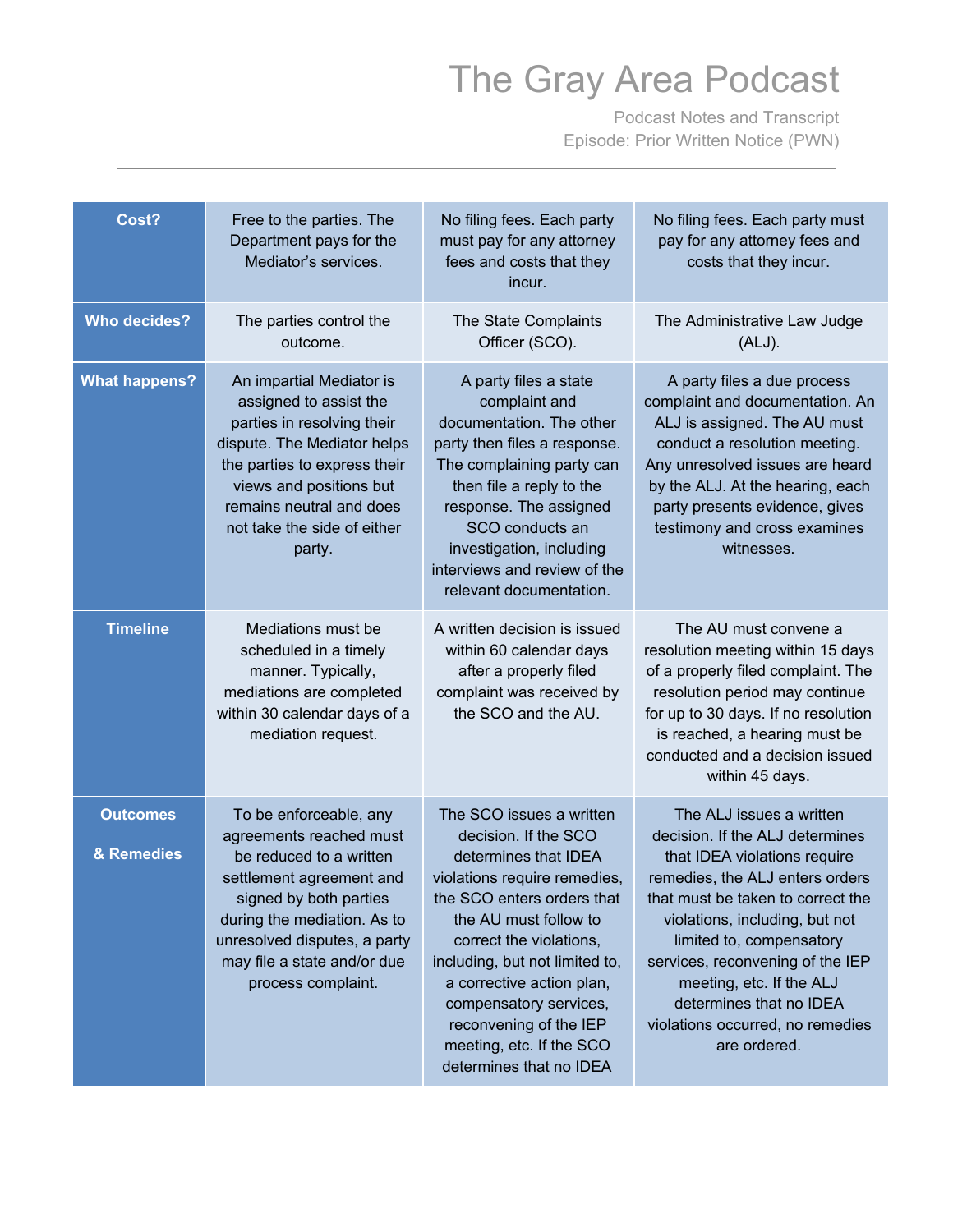Podcast Notes and Transcript Episode: Prior Written Notice (PWN)

|                |                                                                                                                                                              | violations occurred, no<br>remedies are ordered.                                                                             |                                                                                                                            |
|----------------|--------------------------------------------------------------------------------------------------------------------------------------------------------------|------------------------------------------------------------------------------------------------------------------------------|----------------------------------------------------------------------------------------------------------------------------|
| <b>Appeal?</b> | If a party alleges that a<br>settlement agreement has<br>been breached, that party<br>may seek enforcement of<br>the agreement in state or<br>federal court. | The SCO's decision cannot<br>be appealed but either party<br>may file a due process<br>complaint on the same<br>$issue(s)$ . | The ALJ's decision may be<br>appealed in state or federal<br>district court within 90 days of the<br>date of the decision. |

### **Transcript**

#### **SPEAKERS**

Veronica Fiedler, Beth Nelson

#### **Veronica Fiedler** 00:15

 Greetings friends and colleagues, welcome to the Gray Area, a podcast where we examine pressing issues and common questions about specific learning disability. I am your host, Veronica Fiedler, the specific learning disability specialist at the Colorado Department of Education. Today we'll be discussing prior written notice or What's otherwise known as PWN and joining us today is Beth Nelson. Beth, do you want to tell us a little bit about what your role is with CDE?

#### **Beth Nelson** 00:54

 Sure. I'm in the Exceptional Student Services Unit. I'm on the general supervision and monitoring team. We ensure compliance of IEPs and making sure that students across Colorado are getting the appropriate special ed services and related services that they need.

#### **Veronica Fiedler** 01:10

 Great thanks for that. And so this this idea to do PWN actually came out of just a personal experience as well as conversations that I had with with people in the department and in my office. And I always was really... when I was working in the field as a as a case manager. I was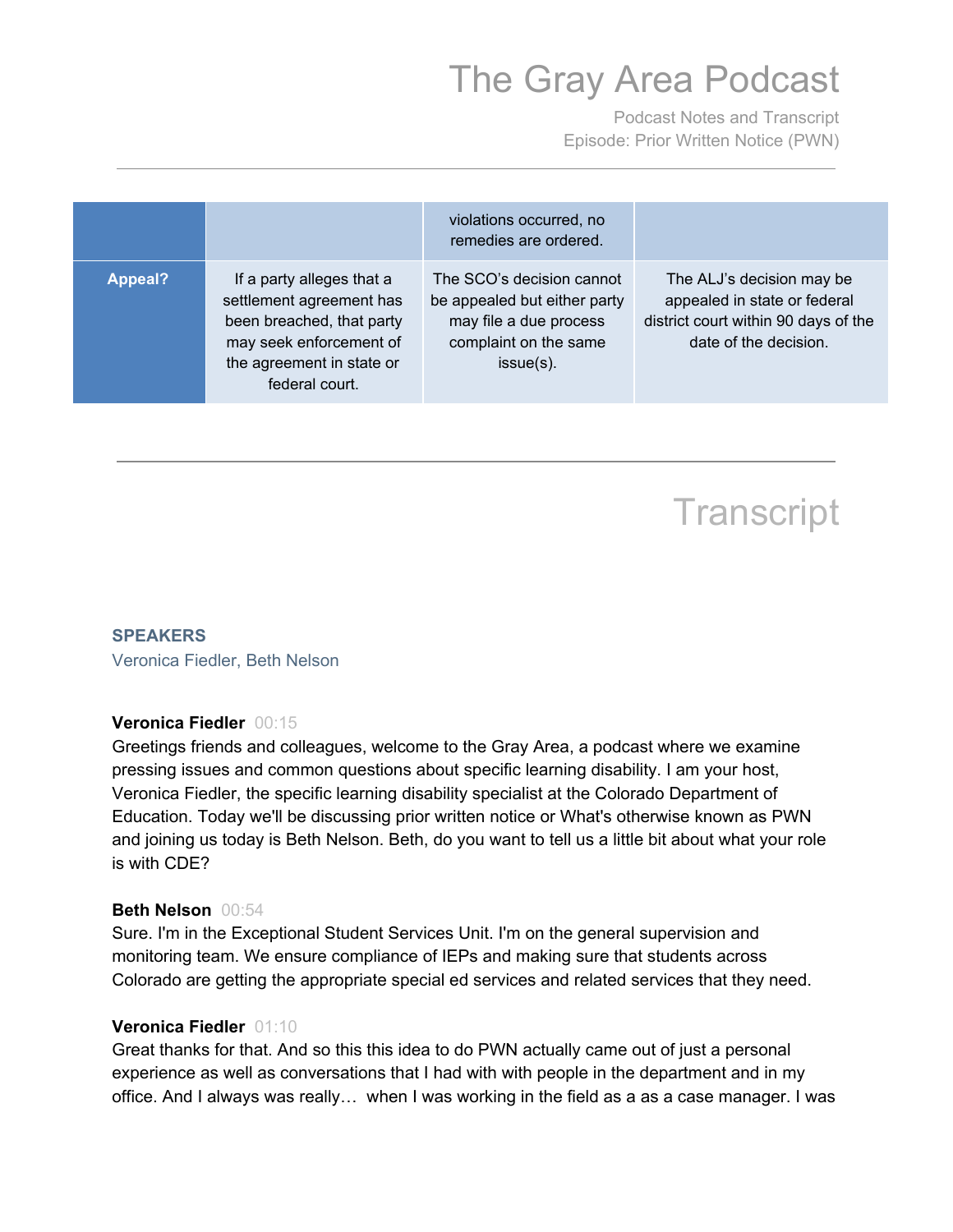Podcast Notes and Transcript Episode: Prior Written Notice (PWN)

 always really confused about PWN and exactly what it was and what was supposed to go in it. And I remember trying to seek out information from my support people about around that and I never could get really a clear answer. And then I started talking to people in the in the in my office at CDE about PWN and I learned that I was not the only one. That actually PWN is a really confusing thing out there for for a lot of people. So that's how this podcast idea came about. So the first question I want to start with is, what exactly is prior written notice and why is it important?

#### **Beth Nelson** 02:14

 OK, prior written notice is one of the procedural safeguards that is essential for the parents ability to participate in the development of the student's educational program. Prior written notice is a procedural requirement that the school districts provide sufficient notice before it makes substantial changes to the student's educational program. It informs the parents of the change the reason for the change, and the data relied on for the proposal or the refusal of the change. Prior written notice also gives parents the right to file due process if they do not agree with the change. So that's why it is important to give it to them prior to any changes to their education program.

#### **Veronica Fiedler** 02:16

 SO that is what the prior part means. Because that is one of the questions I always had: Before what? Prior to what? So it is prior to implementing any sort of change.

#### **Veronica Fiedler** 02:51

And so with that in mind, under what conditions must an IEP team provide prior written notice?

#### **Beth Nelson** 03:00

 Prior Written Notice is provided when the district proposes to initiate or change the identification of a student, the evaluation of a student, the educational placement of a student, and the provision of FAPE which is free and appropriate public education. It's also given when the district refuses to initiate or change the identification of a student, the evaluation of a student, the educational placement of a student and the provision of FAPE. So it's whenever they propose to initiate a change or refused to initiate or change.

#### **Veronica Fiedler** 03:37

Great. And so what are the components of a PWN?

#### **Beth Nelson** 03:43

 Okay, so there are seven components of the prior written notice. It must include a description of the school's actions proposed or refused an explanation of why the actions are proposed or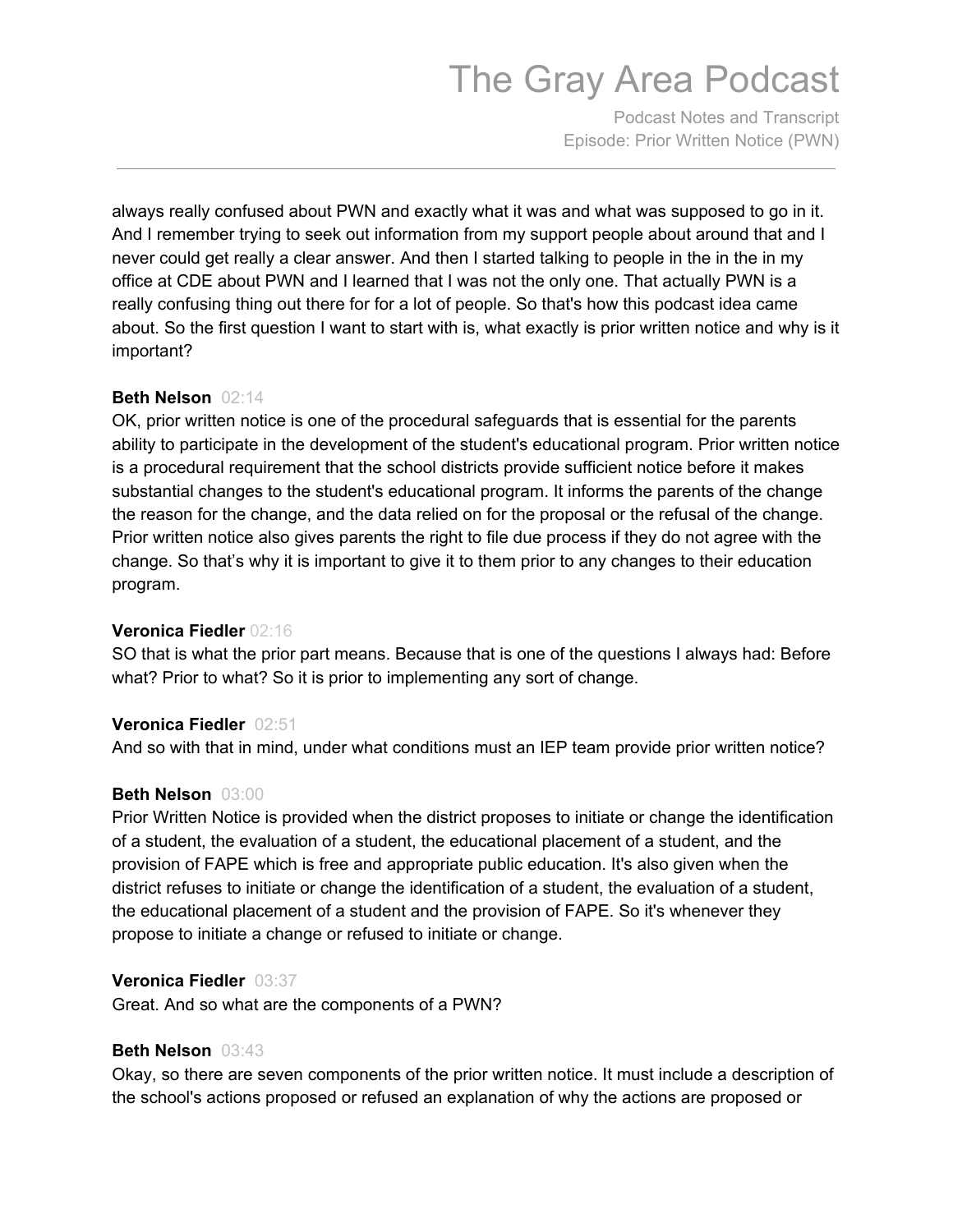Podcast Notes and Transcript Episode: Prior Written Notice (PWN)

 refused a description of the evaluations, procedures, records reports. Anything that was used as the basis for the proposed or refused action, a description of any other options that IEP team considered, and the reasons for rejecting those; a description of any other factors relevant to the proposal or refusal of the action; sources for the parent to contact in case have any questions about the prior written notice; and acknowledgement of the provision of the procedural safeguards. And in addition to those seven components, the prior written notice must be in written language understandable to the general public and provided in the native language of the parents, or other mode of communication used by the parent. Unless it's clearly unfeasible to do so. If the native language or mode of communication to parent is not a written language steps must be taken to translate the notice orally or by other means to the parent in his or her native language, ensuring that the parents understand the notice.

#### **Veronica Fiedler** 05:02

All right, that's a lot to keep in mind for sure. Yeah. So how does the IEP team document PWN

#### **Beth Nelson** 05:12

 Prior Written Notice there's a section embedded in the IEP. It's used to document the decisions that were made throughout the IEP meeting. And there's also prior written notice and consent for eval that's used anytime parent consent for eval or evaluation is obtained. And you're giving notice to the parent that these are the evaluations that you're going to do. There's also prior written notice of special education action that is given to the parents when the district decides to take an action related to the student's identification, evaluation or placement or FAPE of the student. There's also a prior written notice and consent for initial provision of services. And that's used after the determination that the student qualifies for special education and the parent is giving their permission for special education and related services to begin. And anytime you amend an IEP, there's an IEP amendment prior written notice, and that's just used to document the changes that are going to happen to the student's IEP and so that parents are aware of what is happening.

#### **Veronica Fiedler** 06:19

 Great. And so what are some of the common problems that we see in state complaints with PWN?

#### **Beth Nelson** 06:31

 So prior written notice that it's one of the most frequent findings of non compliance instinct complaints, next to parent participation. And they kind of go together in the fact that if the prior written notice is not understandable or not given in a proper timely manner, it impedes the parents participation. So if there's questions about what's happening, that prior written notice is documentation of what was discussed at the meeting. It must be provided in a reasonable time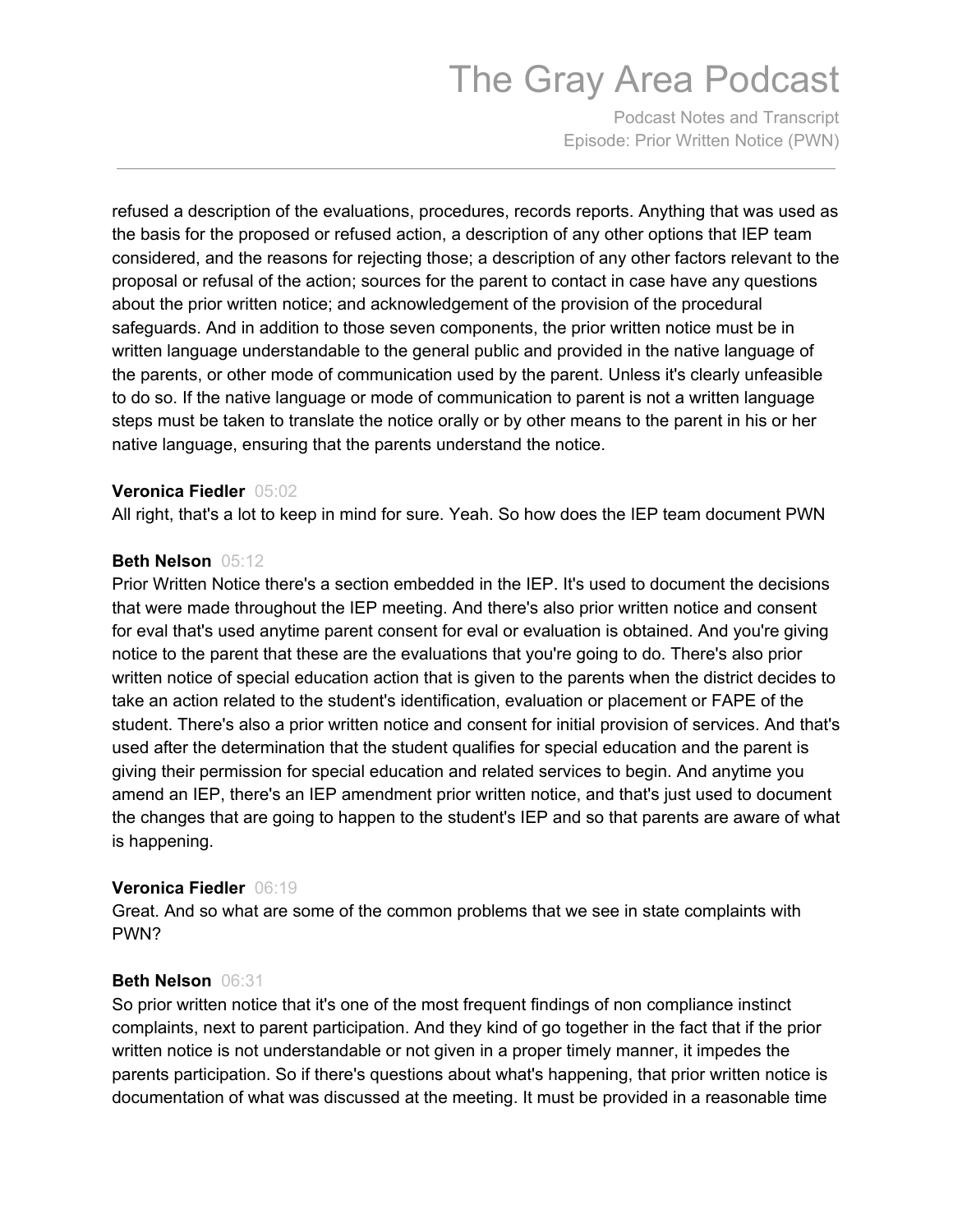Podcast Notes and Transcript Episode: Prior Written Notice (PWN)

 prior to the change. As I said earlier, it gives the parents the opportunity to investigate find out if you know if they want to file due process if they agree with the changes, and it gives them time to act and participate in their child's IEP.

#### **Veronica Fiedler** 07:21

And so what are some of the most frequent issues with PWN?

#### **Beth Nelson** 07:26

 So the most common is not issuing the prior written notice when it's required. Timing is another issue, either the prior written notice was provided to the parent too early in the process, so maybe it was given before the IEP meeting even happened. Prior written notice is sometimes confused with the notice of meeting. The notice of meeting is informing the parents of the IEP meeting where it's going to happen the time the place the purpose of the meeting. Prior written notice happens after the meeting, but before services are implemented.

#### **Veronica Fiedler** 08:00

 That is an important piece of information. And with timing, I know you mentioned timing before and like in the law, it says that parents need to be given a reasonable time. And but that's there's no number given. So, what do districts do?

#### **Beth Nelson** 08:20

 I would I would refer to your district, your special ed director to find out what your policies and procedures are in your district. They may have a time frame for that. But yeah, the law just says reasonable so.

#### **Veronica Fiedler** 08:33

 . So that's an important conversation to have with your directors how your district is interpreting that reasonable what reasonable means. So what advice would you give for special educators or directors to ensure a compliant PWN?

#### **Beth Nelson** 08:51

 That's a hard one, I would not think of the prior written notice as another form to fill out. Think of it as a letter or a story of summarizing what happened during the meeting, what the discussion was, what are you proposing or refusing the reasons why you're proposing or refusing to change the body of evidence that supports that decision? And if you're having trouble filling those questions out, and maybe it's a situation that you're not sure of, I would definitely reach out to your special ed director for clarification and procedural safeguards for the parent because they need to know your director needs to know if there's a highly contentious, you know, IEP